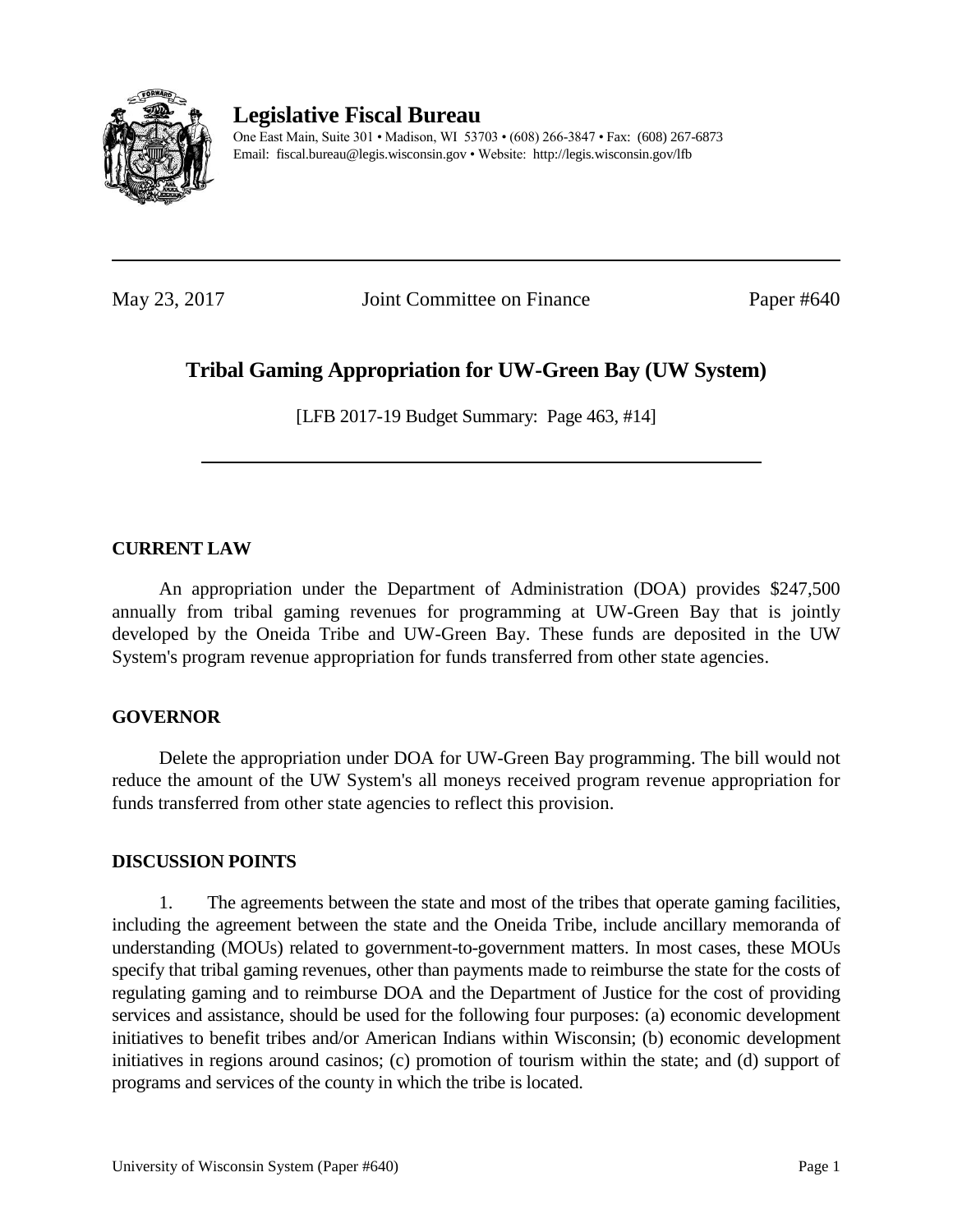2. Tribal gaming revenue has been provided to finance UW-Green Bay programming since the 2001-02 year. Most of the tribal gaming revenues provided for UW-Green Bay programming is used to fund costs related to men's basketball games, which are played at the Resch Center in downtown Green Bay, with the remainder being used to support women's basketball and men's and women's soccer games. According to UW-Green Bay staff, this is consistent with the initial intent of the appropriation which was for a portion of the tribal gaming revenues generated by the Oneida tribe to be spent in the Green Bay area. It could be argued that this use of tribal gaming revenues is consistent with the MOUs regarding the use of tribal gaming revenues in that UW-Green Bay athletic events may promote tourism in the state or may be related to economic development initiatives.

3. The Chairwoman of the Oneida Nation and the UW-Green Bay Chancellor submitted a joint letter to members of the Joint Committee on Finance requesting that the Committee restore the appropriation from tribal gaming revenues for UW-Green Bay programming. According to the letter, the partnership between the Oneida Nation and UW-Green Bay has benefited both entities and their respective constituencies. As one of the tribes that operates the gaming facilities that generate the tribal gaming revenues has requested that this appropriation be restored, the Committee may wish to restore the appropriation. However, other than the MOUs specifying that purposes for which the funding should be used, the tribes have no formal role in deciding how tribal gaming revenues should be spent. In addition, the Oneida are one of 11 tribes that operate gaming facilities that generate tribal gaming revenues. It is unclear whether the remaining 10 tribes support the use of tribal gaming revenues to support UW-Green Bay intercollegiate athletics.

4. UW-Green Bay is the only UW institution that receives tribal gaming funding to support its intercollegiate athletics program. However, all of the UW four-year institutions use a combination of state GPR and tuition revenues to support some portion of their intercollegiate athletics program. (UW-Madison intercollegiate athletics receives GPR funding to support a portion of the utilities costs associated with the Kohl Center, the Fieldhouse, and Camp Randall. However, transfers from UW-Madison intercollegiate athletics to other UW-Madison departments exceed the amount of GPR support intercollegiate athletics receives for utilities and other direct and indirect institutional support.) As all UW institutions use a combination of GPR and tuition to support some portion of their intercollegiate athletics departments, this may also be an appropriate use of tribal gaming revenues.

5. Tribal gaming revenues that are not allocated to state agencies are deposited in the state's general fund. If the Committee were to restore funding from tribal gaming revenues for UW-Green Bay programming, the year-end balance of the state's general fund would be reduced by the same amount. For this reason, the Committee could provide GPR funding directly to the UW System for this purpose instead of restoring the appropriation from tribal gaming revenues and have the same net effect on the general fund's balance.

6. The tribal gaming funding provided through the DOA appropriation for UW-Green Bay programming is deposited in the UW System's appropriation for funds transferred from state agencies. While the bill would delete the DOA appropriation for UW-Green Bay programming, it would not reduce the UW System's appropriation for funds transferred from state agencies by the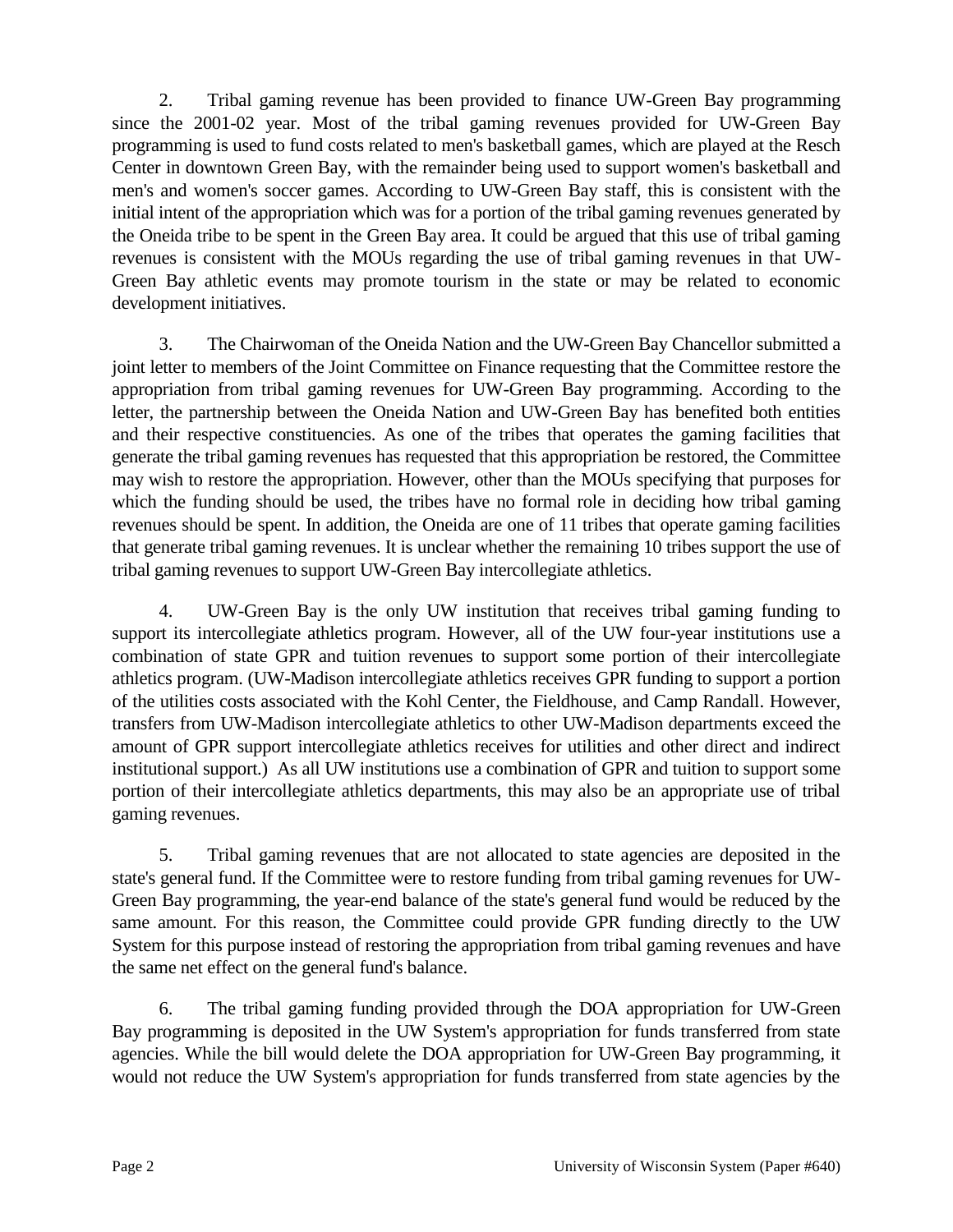same amount. If the Committee approves the Governor's recommendation, the Committee may wish to reduce the amount of the UW System's appropriation for funds transferred from state agencies by \$247,500 annually to reflect this reduction in revenues.

### **ALTERNATIVES**

1. Approve the Governor's recommendation.

| ALT 1            | <b>Change to</b> |      |
|------------------|------------------|------|
|                  | <b>Base</b>      | Rill |
| DOA-PR           | $-$ \$495,000    | \$0  |
| GPR-Tribal (REV) | \$495,000        | \$0  |

2. Approve the Governor's recommendation. Reduce the UW System's appropriation for funds transferred from other state agencies by \$247,500 annually to reflect the deletion of the appropriation under the Department of Administration for UW-Green Bay programming.

| ALT <sub>2</sub>         | <b>Change to</b>                             |                                    |
|--------------------------|----------------------------------------------|------------------------------------|
|                          | <b>Base</b>                                  | Bill                               |
| DOA-PR<br>UW-PR<br>Total | $-$ \$495,000<br>$-495,000$<br>$-$ \$990,000 | \$0<br>$-495,000$<br>$-$ \$495,000 |
| GPR-Tribal (REV)         | \$495,000                                    | \$0                                |

3. Modify the Governor's recommendation to provide \$247,500 GPR annually through the UW System's GPR block grant appropriation to fund UW-Green Bay intercollegiate athletics. In addition, reduce the UW System's appropriation for funds transferred from other state agencies by \$247,500 annually to reflect the deletion of the appropriation under the Department of Administration for UW-Green Bay programming.

| ALT <sub>3</sub> | <b>Change to</b> |                 |
|------------------|------------------|-----------------|
|                  | <b>Base</b>      | <b>Bill</b>     |
| UW-GPR           | \$495,000        | \$495,000       |
| I IW-PR          | $-495,000$       | $-495,000$      |
| DOA-PR           | $-495,000$       |                 |
| Total            | $-$ \$495,000    | \$0             |
|                  |                  |                 |
| GPR-Tribal (REV) | \$495,000        | $\mathcal{S}$ . |

4. Delete the provision. This would restore the appropriation under the Department of Administration for UW-Green Bay programming and reduce the amount of tribal gaming revenue